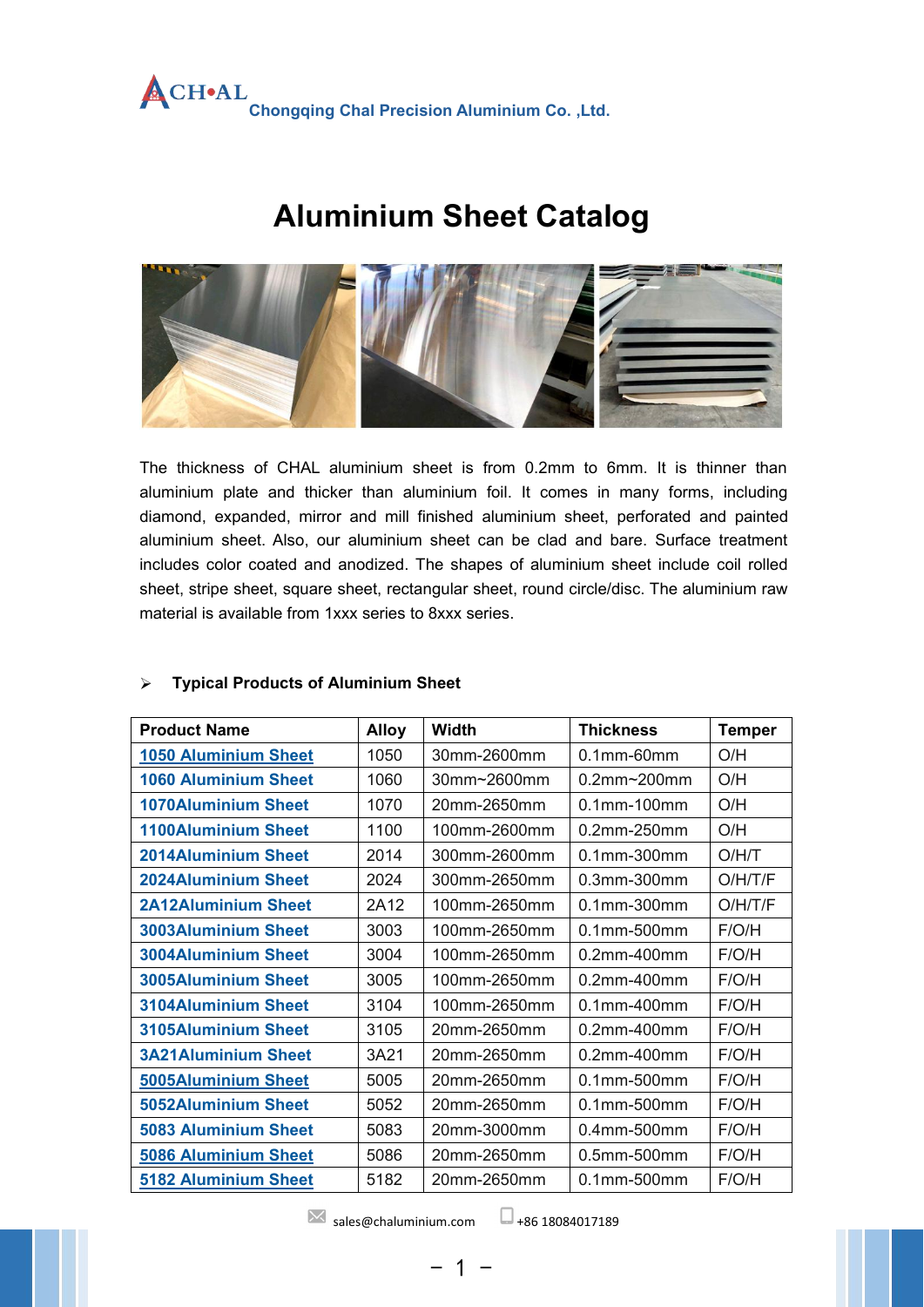| F/O/H<br><b>5454 Aluminium Sheet</b><br>5454<br>20mm-2650mm<br>0.4mm-500mm<br>F/O/H<br>5754<br>20mm-2650mm<br>$0.1$ mm-500 $mm$<br><b>5754 Aluminium Sheet</b><br><b>5A03 Aluminium Sheet</b><br>5A03<br>20mm-2650mm<br>0.1mm-500mm<br>F/O/H<br><b>5A06 Aluminium Sheet</b><br>5A06<br>20mm-2650mm<br>0.1mm-500mm<br>F/O/H<br>5A02<br>20mm-2650mm<br>0.1mm-500mm<br>F/O/H<br><b>5A02 Aluminium Sheet</b><br>5252<br>F/O/H<br><b>5252 Aluminium Sheet</b><br>20mm-2650mm<br>0.1mm-500mm<br>F/O/H<br><b>5A05Aluminium Sheet</b><br>5A05<br>20mm-2650mm<br>0.1mm-500mm<br>6005<br>F/O/H/T<br><b>6005Aluminium Sheet</b><br>20mm-2650mm<br>0.2mm-500mm<br>20mm-2650mm<br><b>6060 Aluminium Sheet</b><br>6060<br>0.2mm-500mm<br>F/O/H/T<br>6061<br>20mm-2650mm<br>0.2mm-500mm<br>F/O/H/T<br><b>6061Aluminium Sheet</b><br><b>6063Aluminium Sheet</b><br>6063<br>20mm-2650mm<br>0.2mm-500mm<br>F/O/H/T<br>6082<br>F/O/H/T<br><b>6082Aluminium Sheet</b><br>20mm-2650mm<br>0.2mm-500mm<br>6101Aluminium Sheet<br>6101<br>20mm-2650mm<br>0.2mm-500mm<br>F/O/H/T<br>6005A<br>0.2mm-500mm<br>F/O/H/T<br><b>6005-A Aluminium Sheet</b><br>20mm-2650mm<br>7075<br><b>7075 Aluminium Sheet</b><br>20mm-2550mm<br>0.8mm-500mm<br>F/O/H/T<br>F/O/H/T<br><b>7005Aluminium Sheet</b><br>7005<br>20mm-2500mm<br>0.8mm-500mm<br>20mm-2500mm<br><b>7050 Aluminium Sheet</b><br>7050<br>0.8mm-500mm<br>F/O/H/T<br><b>7A09 Aluminium Sheet</b><br>7A09<br>0.8mm-500mm<br>F/O/H/T<br>20mm-2500mm<br><b>7A04 Aluminium Sheet</b><br>7A04<br>20mm-2500mm<br>0.8mm-500mm<br>F/T/H<br>8011<br>10mm-2500mm<br>$0.1$ mm- $20$ mm<br>8011 Aluminium Sheet /<br><u>Coil</u> |  |  |  |
|----------------------------------------------------------------------------------------------------------------------------------------------------------------------------------------------------------------------------------------------------------------------------------------------------------------------------------------------------------------------------------------------------------------------------------------------------------------------------------------------------------------------------------------------------------------------------------------------------------------------------------------------------------------------------------------------------------------------------------------------------------------------------------------------------------------------------------------------------------------------------------------------------------------------------------------------------------------------------------------------------------------------------------------------------------------------------------------------------------------------------------------------------------------------------------------------------------------------------------------------------------------------------------------------------------------------------------------------------------------------------------------------------------------------------------------------------------------------------------------------------------------------------------------------------------------------------------------------------------------------------------------------|--|--|--|
|                                                                                                                                                                                                                                                                                                                                                                                                                                                                                                                                                                                                                                                                                                                                                                                                                                                                                                                                                                                                                                                                                                                                                                                                                                                                                                                                                                                                                                                                                                                                                                                                                                              |  |  |  |
|                                                                                                                                                                                                                                                                                                                                                                                                                                                                                                                                                                                                                                                                                                                                                                                                                                                                                                                                                                                                                                                                                                                                                                                                                                                                                                                                                                                                                                                                                                                                                                                                                                              |  |  |  |
|                                                                                                                                                                                                                                                                                                                                                                                                                                                                                                                                                                                                                                                                                                                                                                                                                                                                                                                                                                                                                                                                                                                                                                                                                                                                                                                                                                                                                                                                                                                                                                                                                                              |  |  |  |
|                                                                                                                                                                                                                                                                                                                                                                                                                                                                                                                                                                                                                                                                                                                                                                                                                                                                                                                                                                                                                                                                                                                                                                                                                                                                                                                                                                                                                                                                                                                                                                                                                                              |  |  |  |
|                                                                                                                                                                                                                                                                                                                                                                                                                                                                                                                                                                                                                                                                                                                                                                                                                                                                                                                                                                                                                                                                                                                                                                                                                                                                                                                                                                                                                                                                                                                                                                                                                                              |  |  |  |
|                                                                                                                                                                                                                                                                                                                                                                                                                                                                                                                                                                                                                                                                                                                                                                                                                                                                                                                                                                                                                                                                                                                                                                                                                                                                                                                                                                                                                                                                                                                                                                                                                                              |  |  |  |
|                                                                                                                                                                                                                                                                                                                                                                                                                                                                                                                                                                                                                                                                                                                                                                                                                                                                                                                                                                                                                                                                                                                                                                                                                                                                                                                                                                                                                                                                                                                                                                                                                                              |  |  |  |
|                                                                                                                                                                                                                                                                                                                                                                                                                                                                                                                                                                                                                                                                                                                                                                                                                                                                                                                                                                                                                                                                                                                                                                                                                                                                                                                                                                                                                                                                                                                                                                                                                                              |  |  |  |
|                                                                                                                                                                                                                                                                                                                                                                                                                                                                                                                                                                                                                                                                                                                                                                                                                                                                                                                                                                                                                                                                                                                                                                                                                                                                                                                                                                                                                                                                                                                                                                                                                                              |  |  |  |
|                                                                                                                                                                                                                                                                                                                                                                                                                                                                                                                                                                                                                                                                                                                                                                                                                                                                                                                                                                                                                                                                                                                                                                                                                                                                                                                                                                                                                                                                                                                                                                                                                                              |  |  |  |
|                                                                                                                                                                                                                                                                                                                                                                                                                                                                                                                                                                                                                                                                                                                                                                                                                                                                                                                                                                                                                                                                                                                                                                                                                                                                                                                                                                                                                                                                                                                                                                                                                                              |  |  |  |
|                                                                                                                                                                                                                                                                                                                                                                                                                                                                                                                                                                                                                                                                                                                                                                                                                                                                                                                                                                                                                                                                                                                                                                                                                                                                                                                                                                                                                                                                                                                                                                                                                                              |  |  |  |
|                                                                                                                                                                                                                                                                                                                                                                                                                                                                                                                                                                                                                                                                                                                                                                                                                                                                                                                                                                                                                                                                                                                                                                                                                                                                                                                                                                                                                                                                                                                                                                                                                                              |  |  |  |
|                                                                                                                                                                                                                                                                                                                                                                                                                                                                                                                                                                                                                                                                                                                                                                                                                                                                                                                                                                                                                                                                                                                                                                                                                                                                                                                                                                                                                                                                                                                                                                                                                                              |  |  |  |
|                                                                                                                                                                                                                                                                                                                                                                                                                                                                                                                                                                                                                                                                                                                                                                                                                                                                                                                                                                                                                                                                                                                                                                                                                                                                                                                                                                                                                                                                                                                                                                                                                                              |  |  |  |
|                                                                                                                                                                                                                                                                                                                                                                                                                                                                                                                                                                                                                                                                                                                                                                                                                                                                                                                                                                                                                                                                                                                                                                                                                                                                                                                                                                                                                                                                                                                                                                                                                                              |  |  |  |
|                                                                                                                                                                                                                                                                                                                                                                                                                                                                                                                                                                                                                                                                                                                                                                                                                                                                                                                                                                                                                                                                                                                                                                                                                                                                                                                                                                                                                                                                                                                                                                                                                                              |  |  |  |
|                                                                                                                                                                                                                                                                                                                                                                                                                                                                                                                                                                                                                                                                                                                                                                                                                                                                                                                                                                                                                                                                                                                                                                                                                                                                                                                                                                                                                                                                                                                                                                                                                                              |  |  |  |
|                                                                                                                                                                                                                                                                                                                                                                                                                                                                                                                                                                                                                                                                                                                                                                                                                                                                                                                                                                                                                                                                                                                                                                                                                                                                                                                                                                                                                                                                                                                                                                                                                                              |  |  |  |
|                                                                                                                                                                                                                                                                                                                                                                                                                                                                                                                                                                                                                                                                                                                                                                                                                                                                                                                                                                                                                                                                                                                                                                                                                                                                                                                                                                                                                                                                                                                                                                                                                                              |  |  |  |
|                                                                                                                                                                                                                                                                                                                                                                                                                                                                                                                                                                                                                                                                                                                                                                                                                                                                                                                                                                                                                                                                                                                                                                                                                                                                                                                                                                                                                                                                                                                                                                                                                                              |  |  |  |

# **Chongqing Chal Precision Aluminium Co. ,Ltd.**

### **Other aluminium sheet products**

- Marine Aluminium Sheet
- Aluminium Mirror Sheet
- Aluminium Mill Finish Sheet
- Polished aluminium Mirror Sheet
- Aluminium Expanded Sheet
- Aluminium Perforated Sheet
- AluminiumTextured Sheet
- Aluminium Tread Sheet
- Anodized Aluminium Sheet
- Brushed Aluminium Sheet

#### **Aluminium & Aluminium Alloy Grade**

| <b>Alloy</b><br><b>Series</b> | <b>Alloy</b> | Temper           | Thickness(mm) | Width(mm)  | <b>Major</b><br>alloying |
|-------------------------------|--------------|------------------|---------------|------------|--------------------------|
|                               |              |                  |               |            | element                  |
| 1*** Se                       | 1050 10      | F, HO, H12, H14, | 1.0-500mm     | ≤3000(max) | Pure                     |